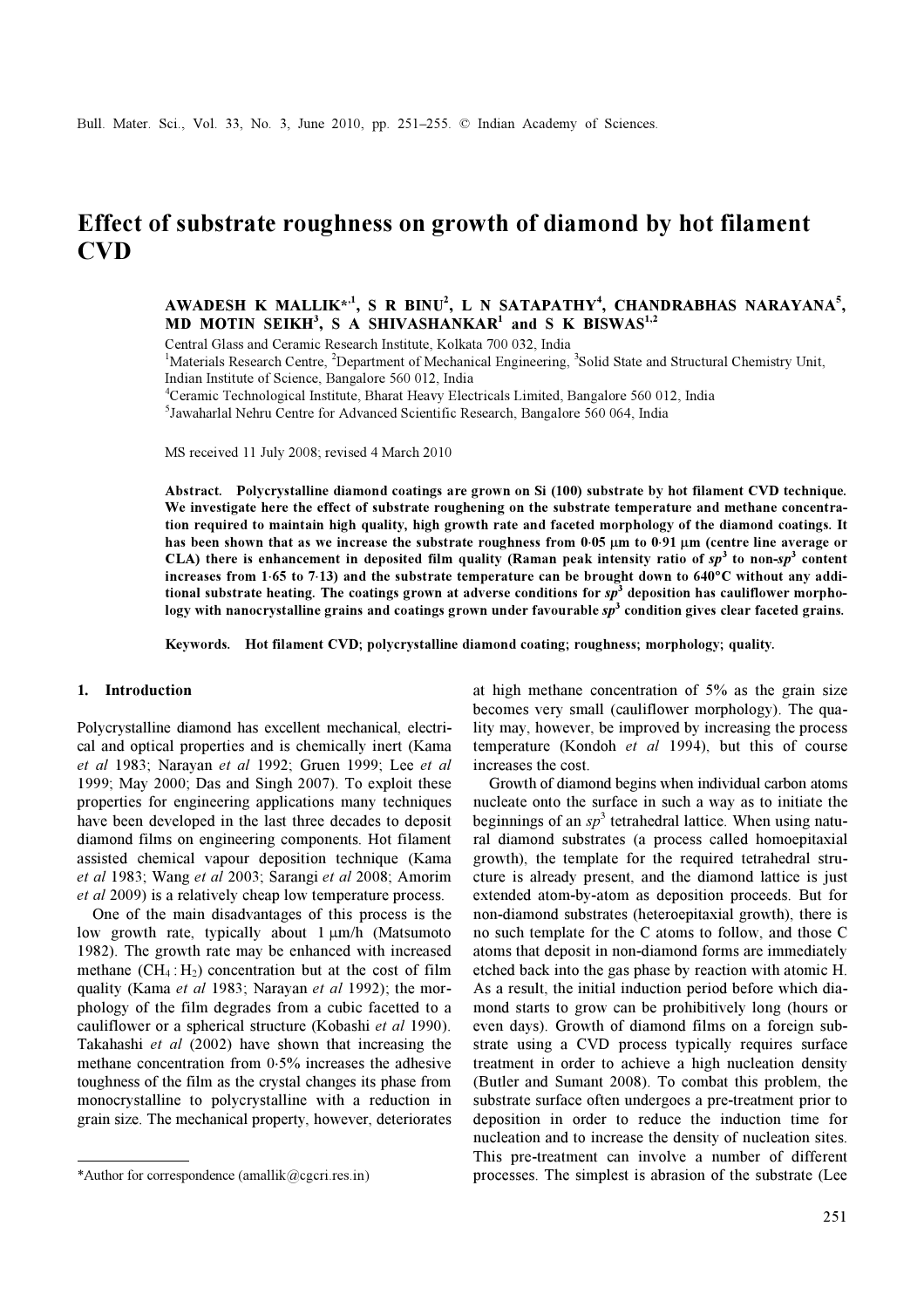et al 1999) surface by mechanical polishing using diamond grit ranging in size from 10 nm–10  $\mu$ m. The sample preparation techniques used for nucleation enhancement include scratching by diamond powder or any other abrasive (Mitsuda et al 1987; Chang et al 1988; Suzulu et al 1995), pre-deposition of interlayer (Feng et al 1993), seeding the substrate with diamond grit (Jansen et al. 1990), electrical biasing of the substrates (Stoner et al. 1992) and ion implantation of substrate surface (Hirabayashi et al 1988; Lin et al 1992). Among these, mechanical abrasion of substrate surface has proved most effective and cheapest. It has been employed for almost two decades of seeding the substrate with diamond particles through the use of a slurry of diamond particles dispersed in an appropriate solvent like alcohol, acetone etc and accompanied by ultrasonic agitation. With recent advent of detonated nanodiamond (DND) technology, it is very efficient to increase nucleation density and its uniformity using DND slurries for substrate scratching (Shenderova et al 2010). It is suggested that during agitation/scratching by abrasive material, residual powder or fragments are unavoidably left in the scratched groove and these act as seeds for diamond growth (Chang et al 1988; Suzulu et al 1995; Lee et al 1999). An alternative mechanism (Chang et al 1988; Suzulu et al 1995; Lee et al 1999) is that scratching with powder creates a change in the surface morphology, such as edges, steps, dislocations and other surface defects. These kinds of defects are labeled chemically active sites, which prefer to adsorb diamond precursors together due to enhanced bonding at high energy intersecting surfaces with a high density of unsaturated bonds and low coordination numbers. An order of 30 nm of substrate roughness created by mechanical abrasion has been found useful (Popovici et al 1992) for this purpose.

 We have in this work investigated the effect of substrate roughness on the growth rate and coating quality with an aim to optimize process temperature and methane concentration. We deposited diamond in a hot filament reactor on 0⋅5 mm thick Si (single crystal) wafers. We have found that substrate roughening enables the lowering of process temperature and increase of methane concentration without impairing coating quality.

# 2. Experimental

A conventional hot filament chemical vapour deposition (HFCVD) reactor (figure 1) was used to deposit diamond on silicon substrates. The substrate heater consisted of a high purity alumina casing, holding a  $0.5$  mm thick (6 turns) tungsten filament. The casing was placed on a steel holder which held the substrate on top of the heater casing. The substrate used here was  $n$ -type Si (100) wafer of 0⋅5 mm thickness. The substrates were scratched using 1–3 μm diamond paste by ultrasonic method. The scratched substrates were rinsed in acetone, alcohol, dilute hydrofluoric acid solution and then washed in distilled water

and dried before being placed on the alumina casing of the substrate heater.

 The deposition chamber was evacuated to a pressure of  $50 \times 10^{-3}$  mbar. The hydrogen was bled into the chamber at 200 sccm (standard cubic centimeter per minute). The filament was heated to 2000°C monitored by a twowavelength optical pyrometer (MIKRON). The substrate temperature was controlled using a thermocouple and a feed back temperature-controller. Once the temperature was stabilized, methane was bled at a flow rate of 200 sccm using a mass flow controller (Bronkhorst Hi-Tec, EL-Flow). The methane gas decomposed into radicals and the hydrogen gas split into atomic hydrogen to react at the substrate surfaces (Butler and Woodin 1993) and grew into tetrahedral diamond. The flow of methane, substrate temperature and the deposition time were varied in the study. Raman spectroscopy was done to monitor quality of the deposit. The Raman experiments were performed in a 90° geometry using a Jobin Yvon Triax 550 tripple grating spectrometer equipped with cryogenic charge-coupled device camera, using diode-pumped frequency doubled solid state Nd–YAG laser of 532 nm (Model DPSS 532–400, Coherent Inc.). A super notch filter was used to eliminate the Rayleigh scattering. The deposited specimen was broken, polished and the cross section viewed in the scanning electron microscope to measure the film thickness. A profilometer (Taylor and Hobson, Talysurf) was used to measure the roughness of the surface, here we report the centre line average (CLA). The grain size of the deposited film was measured using an AFM (Explorer<sup>TM</sup>, Veeco Instruments Inc.) in the contact mode.

#### 3. Results and discussion

An unscratched silicon wafer has characteristic roughnesses of the orders of  $0.025 \mu m$  (CLA) and  $0.69 \mu m$ 



Figure 1. Schematic of HFCVD reactor.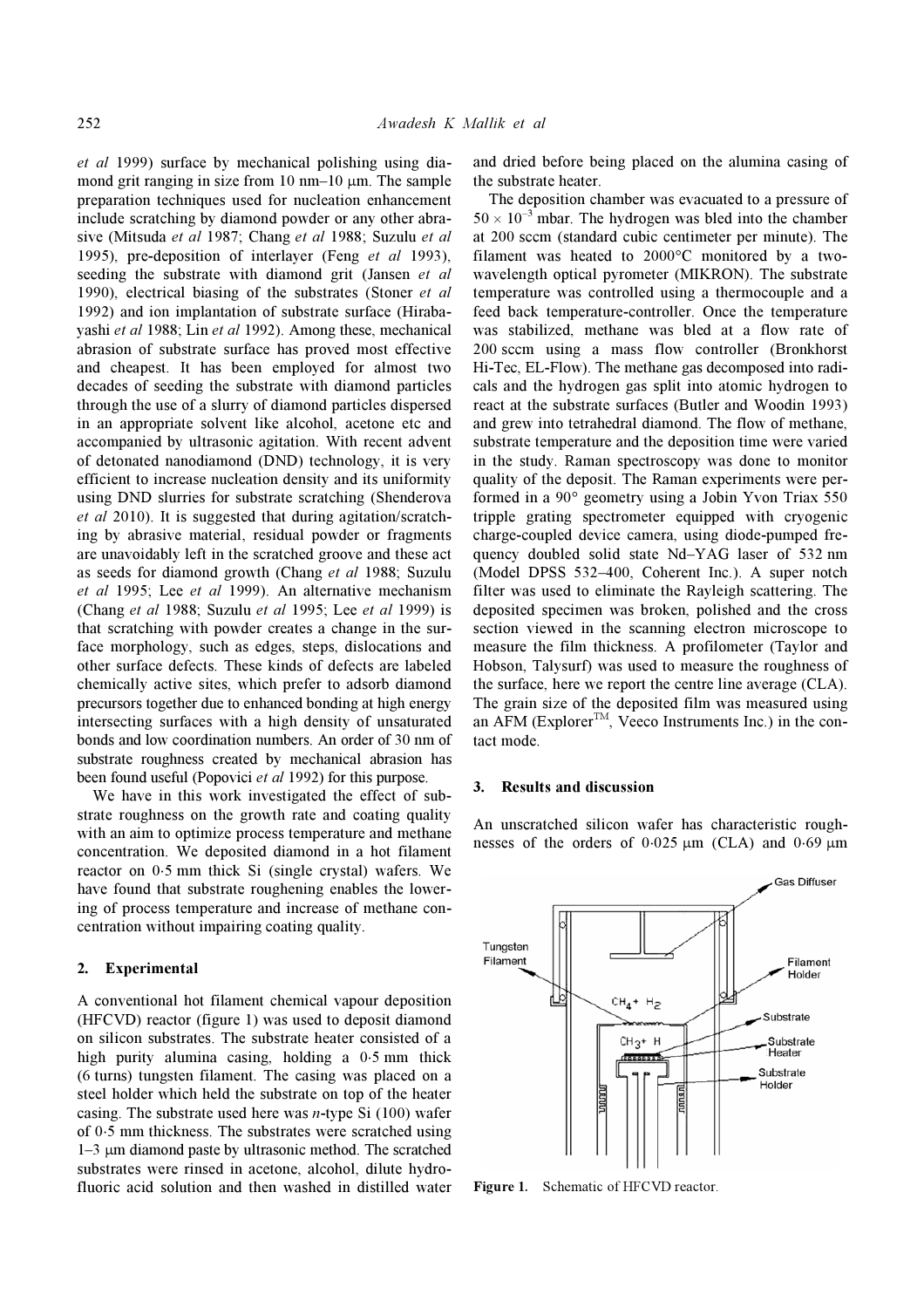(CLA) on the two opposite faces. Scratching both faces yielded roughnesses of the orders of  $0.045 \mu m$  (CLA) and 0⋅988 μm (CLA), respectively.

Our results show that the coating thickness ( $\approx 6 \text{ }\mu\text{m}$ ) does not vary significantly with the substrate roughness but the morphology of the coating varies considerably. The coatings grown (2% methane concentration,



Figure 2. Morphology of diamond coatings grown on Si (100) substrates, CH<sub>4</sub> concentration, 2%; substrate temperature, 750°C: (a) smooth substrate, showing cauliflower morphology and (b) rough substrate, showing faceted morphology.

Table 1. Effect of substrate roughness on morphology of diamond coating.

| Roughness              | Morphology  | Methane<br>concentration<br>(%) | Substrate<br>temperature |
|------------------------|-------------|---------------------------------|--------------------------|
| Smooth $(0.045 \mu m)$ | Cauliflower | 2                               | $750^{\circ}$ C          |
| Rough $(0.988 \mu m)$  | Faceted     |                                 | $750^{\circ}$ C          |
| Smooth $(0.045 \mu m)$ | Faceted     |                                 | $800^{\circ}$ C          |
| Rough $(0.988 \mu m)$  | Cauliflower | C                               | $700^{\circ}$ C          |



Figure 3. Raman spectra of diamond coating grown on Si $(100)$  substrate: (a) substrate roughness,  $0.05 \mu m$  CLA; substrate temperature, 950°C; methane concentration, 1⋅5%, (b) substrate roughness, 0⋅85 μm CLA; substrate temperature, 810°C; methane concentration, 1⋅5% and (c) substrate roughness, 0⋅91 μm CLA; substrate temperature, 900°C; methane concentration, 3%.

750°C substrate temperature) on the smooth (scratched) substrate  $(\approx 0.045 \text{ µm}, \text{CLA})$  has distinct cauliflower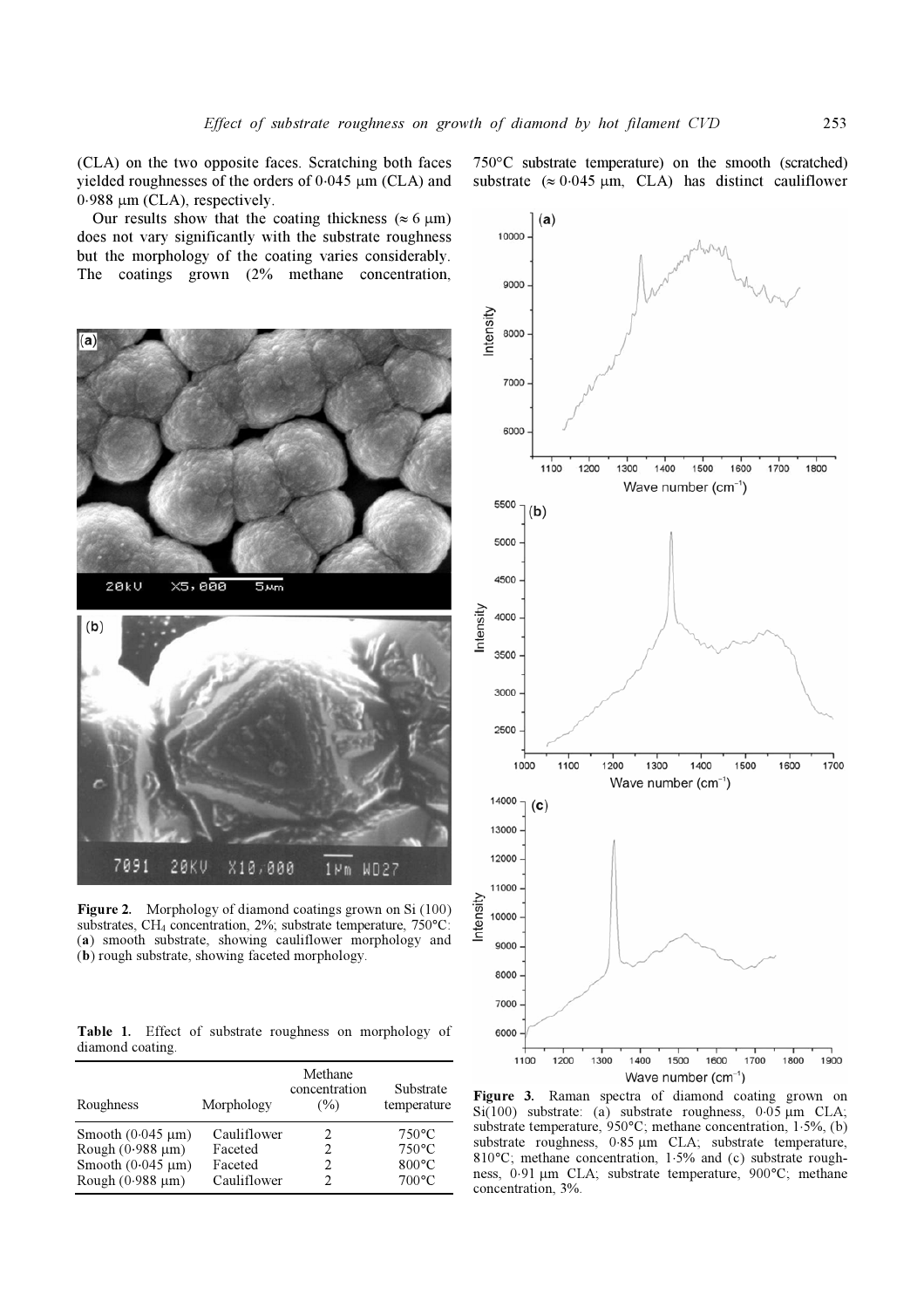| Row no. | Figure    | $CH_4: H_2$<br>$(\%)$ | Substrate<br>tempera-<br>ture<br>$(^\circ C)$ | Substrate<br>heater | Substrate<br>rough-<br>ness | Coating<br>thick-<br>ness<br>$(\mu m)$ | Growth<br>rate<br>$(\mu m/h)$ | Peak<br>position         | <b>FWHM</b>              | Integrated<br>peak<br>intensity.<br>$1332 \text{ cm}^{-1}$<br>$(I_d)$ | Integrated<br>peak<br>intensity.<br>$1500 -$<br>$1600 \text{ cm}^{-1}$<br>$(I_{g})$ | Intensity<br>ratio<br>$(I_d/I_g)$ |
|---------|-----------|-----------------------|-----------------------------------------------|---------------------|-----------------------------|----------------------------------------|-------------------------------|--------------------------|--------------------------|-----------------------------------------------------------------------|-------------------------------------------------------------------------------------|-----------------------------------|
|         | Figure 3a | 1.5                   | 950                                           | Yes                 | Smooth                      | 6.57                                   | 1.09                          | 1333.9                   | 12.9                     | 1290.78                                                               | 778                                                                                 | 1.65                              |
| 2       | Figure 3b | 1.5                   | 810                                           | Yes                 | Rough                       | 5.12                                   | 0.84                          | 1331.59                  | 10.526                   | 5435                                                                  | 944                                                                                 | 5.75                              |
| 3       | Figure 3c | 3                     | 900                                           | Yes                 | Rough                       | 5.93                                   | 0.97                          | 1332.28                  | 8.488                    | 1533                                                                  | 215                                                                                 | 7.13                              |
| 4       |           |                       | 640                                           | No                  | Smooth                      | $\Omega$                               | $\theta$                      | $\overline{\phantom{m}}$ | $\overline{\phantom{m}}$ | $\qquad \qquad -$                                                     | –                                                                                   | -                                 |
| 5       | Figure 4  |                       | 640                                           | No                  | Rough                       | 5.92                                   | 0.97                          | 1331.62                  | 13.71                    | 3327                                                                  | 762                                                                                 | 4.36                              |

Table 2. Effects of process parameters and substrate preparation on the quality of diamond coating.



Figure 4. Raman spectra of diamond coating grown without the use of a substrate heater, substrate roughness, 0⋅94 μm CLA; substrate temperature, 640°C; methane concentration, 2%.

morphology (figure 2a) with grain size in the 100–200 nm range. The coating grown (2% methane concentration, 750°C substrate temperature) on the rough substrate (1 μm CLA) showed clear faceted morphology (figure 2b, table 1) with grain size in the  $3-5 \mu m$  range. Increasing the temperature of the smooth substrate to 800°C, however, yielded a faceted morphology of the diamond coating. We could obtain continuous films at low temperatures  $(640-700\degree C)$  only when the methane concentration was more than 2% but the substrate face in such cases had always to be rough. The only disadvantage we could observe in attempting to manipulate surface morphology using roughness as a parameter was that not only did the faceted morphology showed higher  $(0.5-0.6 \mu m, CLA)$ roughness than the cauliflower morphology (0⋅25– 0⋅45 μm, CLA) but the same morphology obtained on a rough substrate showed a higher roughness than that obtained on a smoother substrate.

 Figure 3a shows the Raman spectrum of a coating (thickness,  $6.75 \mu m$ ) deposited on a scratched smooth

surface of a silicon wafer. The peak at  $1332 \text{ cm}^{-1}$  is characteristic of C tetrahedral whereas the hump at 1500–  $1600 \text{ cm}^{-1}$  is a characteristic of graphite. We mark the (diamond peak) coating quality by the ratio of the intensity of the peak to hump, the higher the  $1332 \text{ cm}^{-1}$  peak and lower the  $1500-1600$  cm<sup>-1</sup> hump intensity we infer an enhancement of coating quality. Table 2 summarizes the key experimental results. It is well established (Kondoh et al 1994) that decreasing the substrate temperature deteriorates the coating quality. By comparing rows 1 and 2 (table 2), we, however, observe that the methane concentration remaining the same, it is possible to suppress this effect (due to reduction of substrate temperature by 140°C) completely and improve the coating quality 3⋅5 times (compare intensity ratio and also see figure 3b) by making the 'lower temperature' substrate rough. The cost of doing this is a lowering of coating growth rate (by 20%) and an enhancement of coating roughness from  $0.1 \mu m$  (CLA) to  $0.22 \mu m$  (CLA).

 A similar result is obtained by increasing the methane concentration. It is known (Kobashi et al 1990) that increasing methane concentration deteriorates the coating quality but increases the growth rate. By comparing rows 1 and 3 in table 2 and figures 3a and 3c, it is clearly seen that this tendency for deterioration of coating quality is completely superceded by the 'roughness' effect and coating quality improves several times. This unfortunately happens at the cost of neutralizing the expected increase in growth rate due to an increase in methane concentration.

 We next decrease the substrate temperature by removing the substrate heater. We found the growth to be discontinuous when the deposition was done on the smooth substrate (row 4, table 2). Roughening the substrate, however, produced a high quality coating (row 5, table 2, figure 4) even at a substrate temperature as low as 640°C.

 The substrate roughness effect on diamond growth can be explained as follows: it is a well known fact that nucleation of diamond requires seeding the substrate with diamond (Chang et al 1988; Jansen et al 1990; Suzulu et al 1995; Lee et al 1999). As we have scratched the